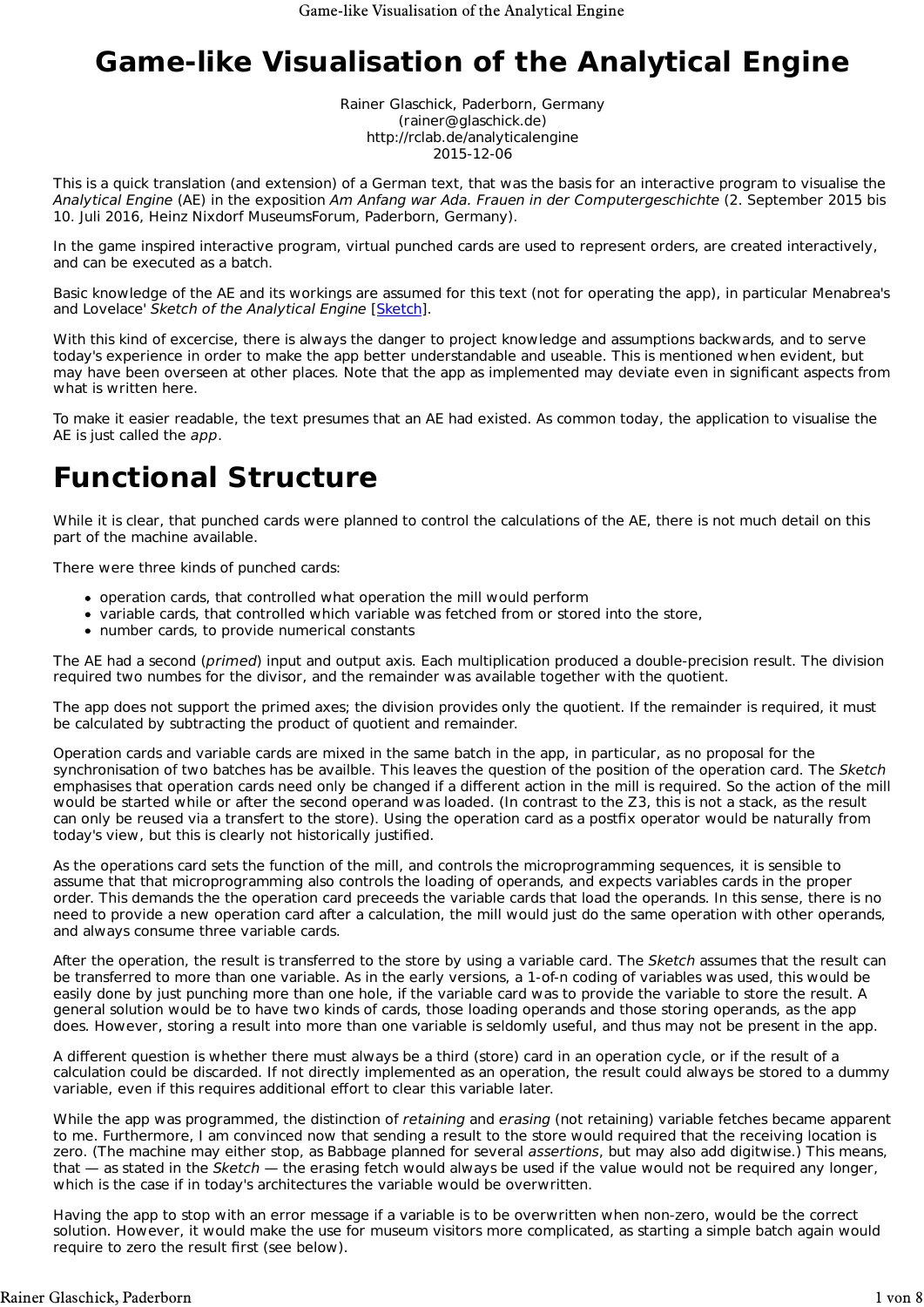#### Game-like Visualisation of the Analytical Engine

The AE had a *run-up lever*, that was set as follows:

- addition: overflow, or sign of result differs from first operand
- subtraction: underflow, or sign of result differs from first operand
- multiplication: not set
- dividion: quotient too large (overflow), or divisor is zero

Instead of *run-up lever*, the term *signal* is used from now on.

The signal was set freshly by each operation, i.e. reset when the operation started. It is still unclear, how it was set when two equal negative numbers were subtracted. If a (positive) zero was created, the signal would be raised, although there was no overflow. While it is clear that the machine — with its sign and magnitude representation of numbers — had a plus and minus zero number, it is probable — considering Babbage's perfectionism — that minus zero results were automatically converted to a plus zero, and perhaps the signal set before. These aspects will not be shown by the app.

In any case, the sign of a variable's content could be determined be subtracting it from zero (a variable with zero content), and branching dependent on the signal.

As concerns the division, here the signal is not only set by an attempt to divide by zero, but also if the remainder is not zero and discarded in the app.

Conditional branching is very sketchy described in the *Sketch*, and in particular how different batches of operation and variable cards are coordinated. This is another reason to use a single batch of cards, as was already done by [Walker].

For number cards in a third batch, there are few hints how these were operated. Babbage wanted to ensure the correct card to be used, and assumed that each number card provided a function value for an argument which was also coded on the number card. However, this still requires in the program an operation to fetch the next number card, to provide the argument, and either to input it to the mill or store it into a variable.

Number cards were considered not necessary in the app, as it allows to change the content of the variables directly. When adopting the rule that overwriting non-zero variables is not allowed, the scene changes a little. Now it would be useful to provide number cards in the batch, to set the input variables and clear all working and output variables.

Note that clearing all variables with a single command is easy in electronic computers, but likey not be provided in the AE, as it would require much power if a thousand wheels had to be turned to zero at the same time.

## **Symbolic Program**

John Walker ([Walker]) has used a symbolic notation for the cards, which will be followed here. In particular, variable cards are differentiated between those which transfer to the mill (*fetch*) and from the mill (*store*), which is historically not certain.

Each card has a fixed number of parameters, thus a line change between cards is not necessary to terminate the parameters. Special charcters not mentioned are ignored, so the second parameter can be prefixed by an equals sign for number cards.

A comment upto the end of the line is started with a single point (fullstop), i.e. surrounded by blanks (within numbers, it would be a decimal point, but this is not used in the examples so far.)

The cards are symbolised as follows, where capical letters are used verbatim, and small letters are parameters:

Number card: Ni z sets variable  $V_i$  by the number  $z$ Operand fetch and zero: Zi fetch operand  $V_i$  and leave its variable store erased Operand fetch retaining value: Li fetch operand  $V_i$  and restore the number to the variable Transfer: Ti store the current result to the variable *Vi* Operation: is one of the symbols  $+$ ,  $-$ ,  $*$ ,  $/$ .

The number cards are defined for the examples, even if not present in the app; they can be used if a configuration is to be saved.

Instead of S for *store*, T as in *transfer* is used, to avoid confusion with a subtraction.

Conditional execution as well as loops use a block notation that works well with bidirectional serial storage. Blocks are indicated with symbols { and } for begin and end of a block. They may be properly nested.

The block begin symbol enters the loop, if the signal is inactive, and otherwise, if the symbol is active, skips forward behind the corresponding end symbol.

The block end symbol transfers control back after the corresponding begin symbol if the signal is inactive, and does nothing if the signal is active.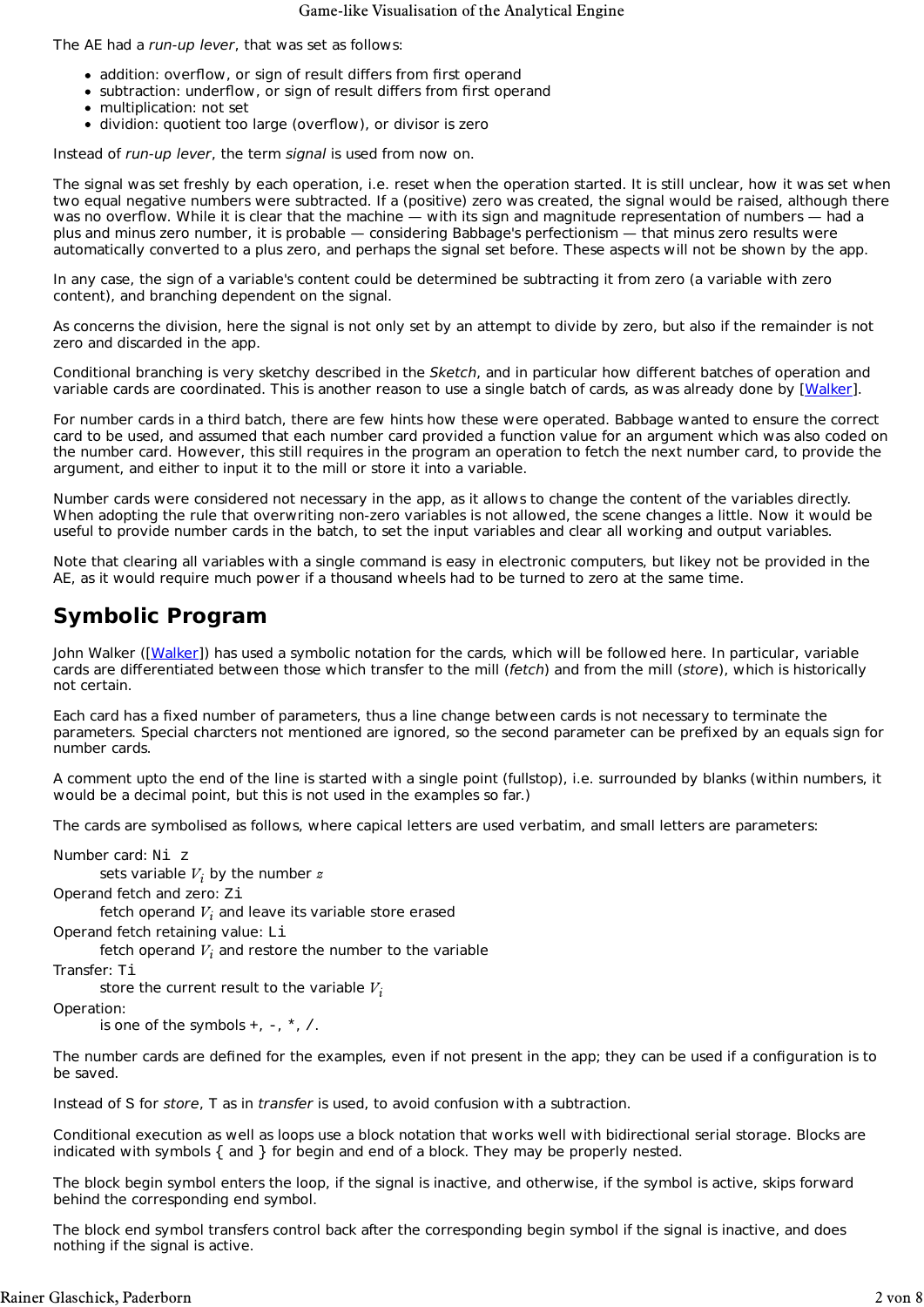So you may read { as *enter unless signal is set* and } as *repeat unless signal is set*. As most operations leave the signal unset, the block is normally entered and repeated, unless a set signal prevents it. This is useful for a global loop in enumerations.

For the sake of simplicity, there is no alternative (*else*). Unless an operation to invert the signal is provided, the inverse condition has to be evaluated.

Properly nested loops are simple to implement: The mechanism just counts up begin symbols in forward direction and end symbols in backward direction, until a corresponding symbol is found when the count is zero.

As in the AE, there is no operation to negate a number; just subtract it from zero, for which a variable with zero contents should always be available, perhaps by using a variable which was cleared by an erasing load before.

To duplicate an number, it has to be added to zero; this is preferrably the target, which has to be zero anyhow, because overwriting non-zero variables is not allowed.

In particular with conditional blocks (see last example), it is necessary to clear a variable. Of the various methods, subtracting it from itself seems to be the most natural one.

While it was one of the primary aims of Babbage to print numbers to avoid readout errors, the way to do it in the AE is not well known. I see these options:

- a special operation card that fetches just one operand,
- use a special variable that, when a number is stored, prints that number.

The first choice would introduce a unary operation, but the AE as described in the *Sketch* has no such operation e.g. for sign inversion. So we adopt the second case and denote the special variable with an exclamtion mark, i.e. ! instead of Tx, where x would denote the printing variable. This could be an optional hole on a variable card. For simplicity, numbers are assumed to be printed in the same line, unless a block end is encounted. This may be refined later.

There is no indexed memory access as in the AE known so far. Thus, neither the automatic calculation of Bernoulli's numbers nor enumerating prime numbers by keeping a list of already found prime numbers is possible.

The preferred notation sets the operator first, then the two obtaining and the one storing variable card. If it is allowed to delay the operation card, the following two lines are equivalent:

 + L1 Z2 T3  $L1 + Z2 = T3$ 

but this, while convenient, camouflages the architecture, and thus will not be used.

# **Examples**

## **Triangle Numbers**

The sum of the first *n* natural numbers:

$$
t(n) = \sum_{k=1}^{n} k = \frac{n(n+1)}{2}
$$

is called the n-th triangle number, because it is the number of tiles that could be arranged in a triangle with equal sides of length *n*.

Program code:

```
 . V1: argument
 . V2: triangle number
 . V3: constant 1
N1=1N2 = 1N3=1 {
   + Z1 L3 T1 ! . increase argument and print
   + L1 Z2 T2 ! . calculate result and print
 }
```
The second operation card + is, according to the *Sketch*, not necessary, but shown here and further on for clarity.

## **Square- and Cube Numbers**

Using the first binomial theorem, the square numbers could be enumerated by adding the argument twice, and adding one: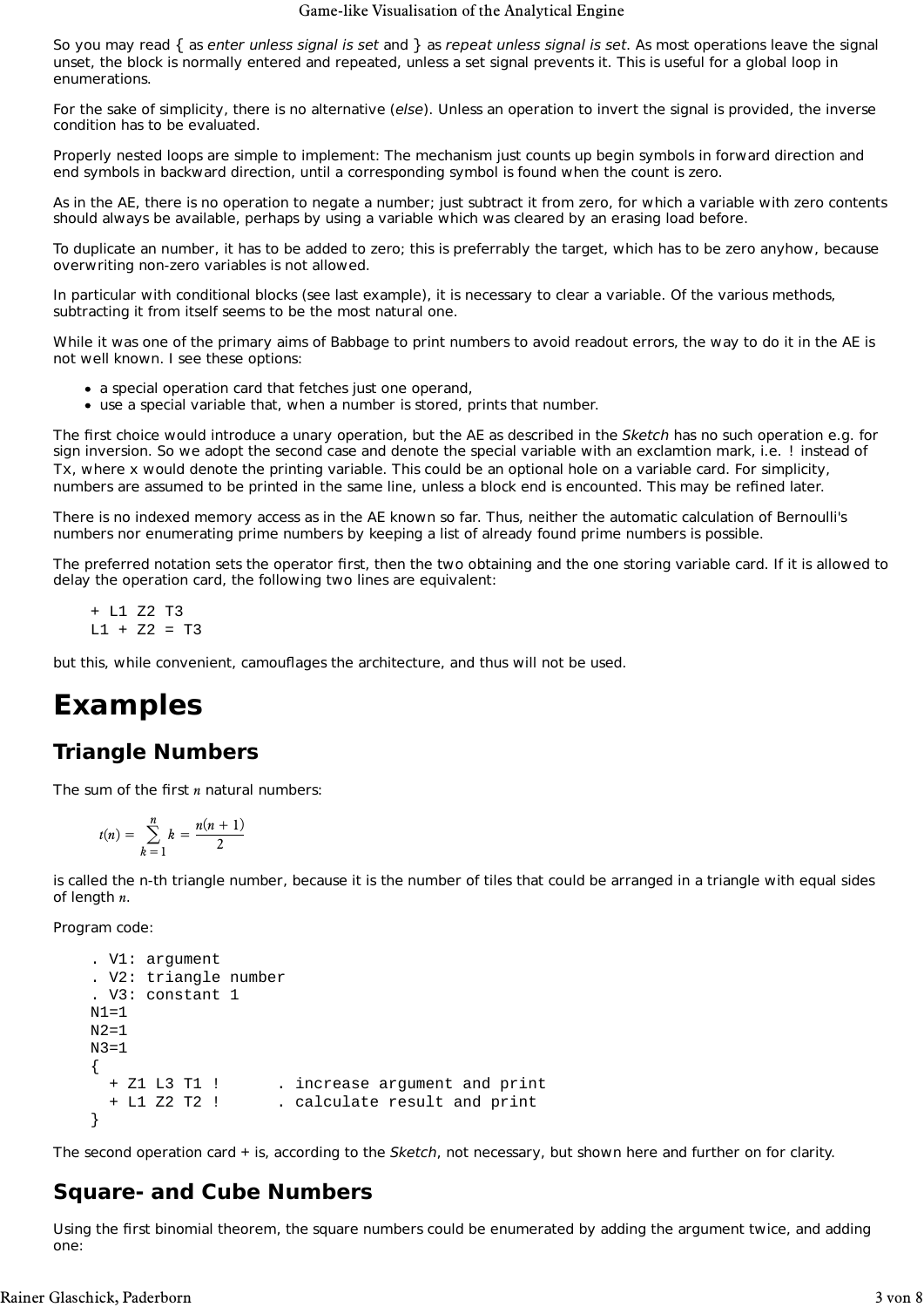$$
(x + 1)^2 = x^2 + 2 \cdot x + 1
$$

Program code:

```
 . V1: argument
 . V2: square number
 . V3: constant 1
N1=1N2=1N3=1<br>N4=0
                  . auxiliary zero variable
 {
     + Z2 L1 T2 . +x
     + Z2 L1 T2 . +x
    + Z2 L3 T2
     + Z1 L3 T1 ! . increase and print argument
     + L2 L4 ! . print square number
 }
```
Using the variant:

 $x^2 = (x - 1)^2 + 2 \cdot x - 1$ 

the argument can be incremented before doubled:

```
 . V1: argument
 . V2: square number
 . V3: constant 1
 N1=1
 N2=1
 N3=1
 {
     + Z1 L3 T1 !
     + Z2 L1 T2
     + Z2 L1 T2
      - Z2 L3 T2 !
 }
```
Because of:

$$
(x + 1)3 = x3 + 3 \cdot x2 + 3 \cdot x + 1
$$

the cube numbers can be calulated in the same loop. To increment the argument first, the above equation is rewritten:

 $x^3 = (x - 1)^3 + 3x^2 - 3x + 1$ 

This results in the following program:

```
 . V1: argument
 . V2: square number
 . V3: cube number
 . V4: constant 1
N1=1N2=1 N3=1
N4 = 1 {
     + Z1 L4 T1 ! . increment argument and print
                      . add twice instead of multiplication
     + Z2 L1 T2
    - L2 L3 T2 ! . square number, printed
     + Z3 L2 T3
     + Z3 L2 T3
     + Z3 L2 T3
     - Z3 L1 T3
     - Z3 L1 T3
     - Z3 L1 T3
     + Z3 L4 T3 ! . cube number, printed
 }
```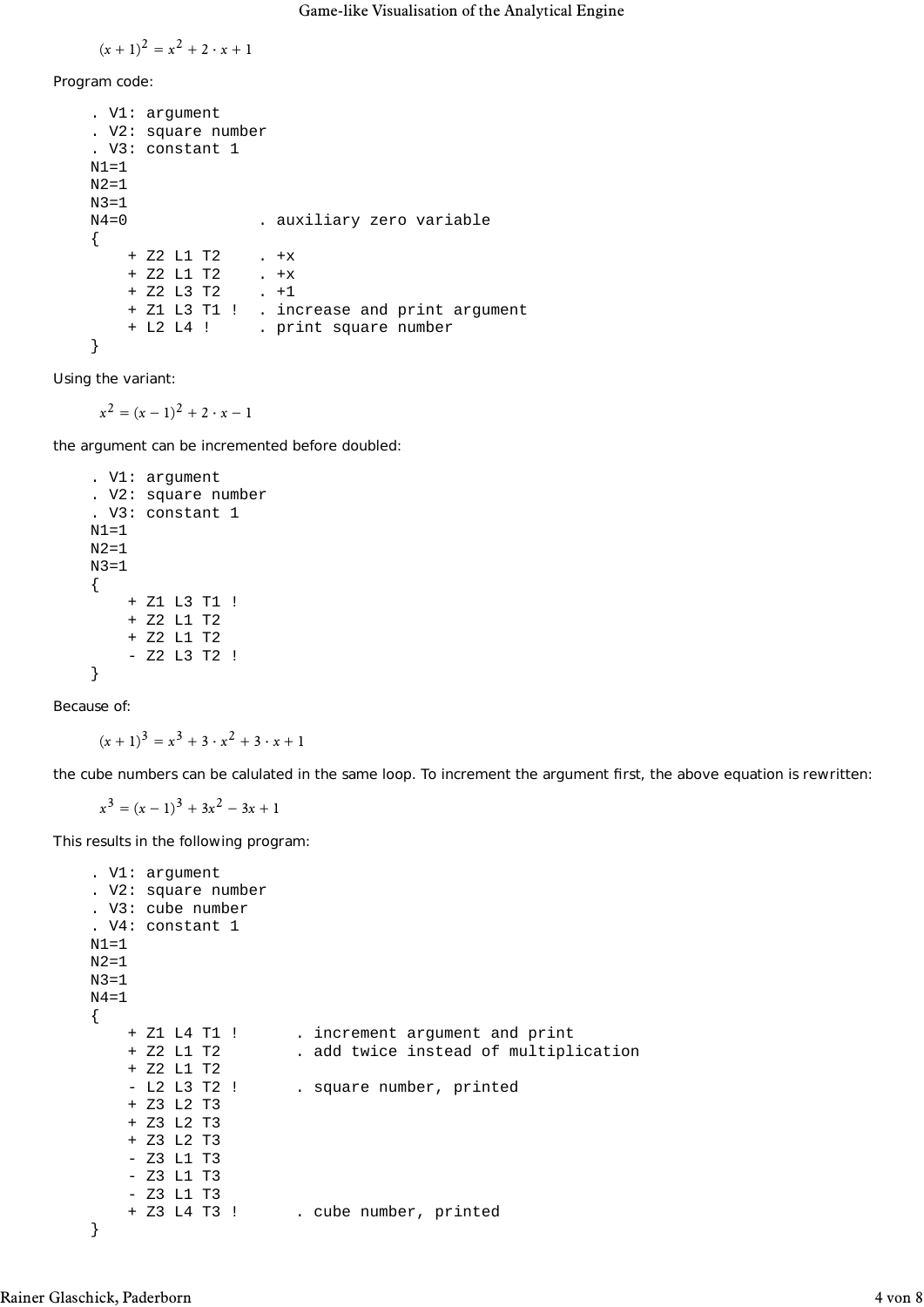#### **Fibonacci Numbers**

Fibonacci numbers are recursively defined:

```
f_{n+1} = f_{n-1} + f_n
```
Program:

```
 . V1 f(n-1)
. V2 f(n) . V3 f(n+1)
N1=1N2 = 1 N3=0
\{ +21 \text{ L2 T3 } : \text{ calculate result and print} \} . move V2 to V1, V3 to V2, and set V3 to zero
     + Z1 Z2 T1
     + Z2 Z3 T2
 }
```
## **Greatest Common Divisor**

The greatest common divisor of two numbers is mathematically elegantly defined recursively:

```
ggt(x,y):
     ! x ≥ 0, y ≥ 0
     ? y > x
        :> ggt(y,x)
     ! x > y
    ? y > 0:> ggt(y, x % y) \ % is the remainder
     :> x
```
The exclamation mark (!) is used for an *assertion* that the list of logical expressions that follows is always true. The question mark (?) stands for an *if*, and the dependent block is indented. The bigraph :> acts as a *return*, leaving the function with a return value. The backslash comments the rest of the line.

As the recursion is a tail recursion, it can be replaced by a loop. To make the example simpler,  $y \ge x$  is assumed (?\* stands for *while*):

```
ggt(x,y):
   ?* y > 0z = x % yy = xx = z :> x
```
As our reduced model of an AE does not provide a remainder, it must be calculated by subtracting the product:

```
ggt(x,y):
    ! x > y, y >= 0?* y > 0z = x \text{ // } y \ integer quotient
         z = z * y<br>z = x - z\setminus remainder
         v = xx = z :> x
```
Program:

 . V1: x . V2: y . V3: z . V4: 1 N1 48 N2 9 N3 0 N4 1 . assert V2>0 {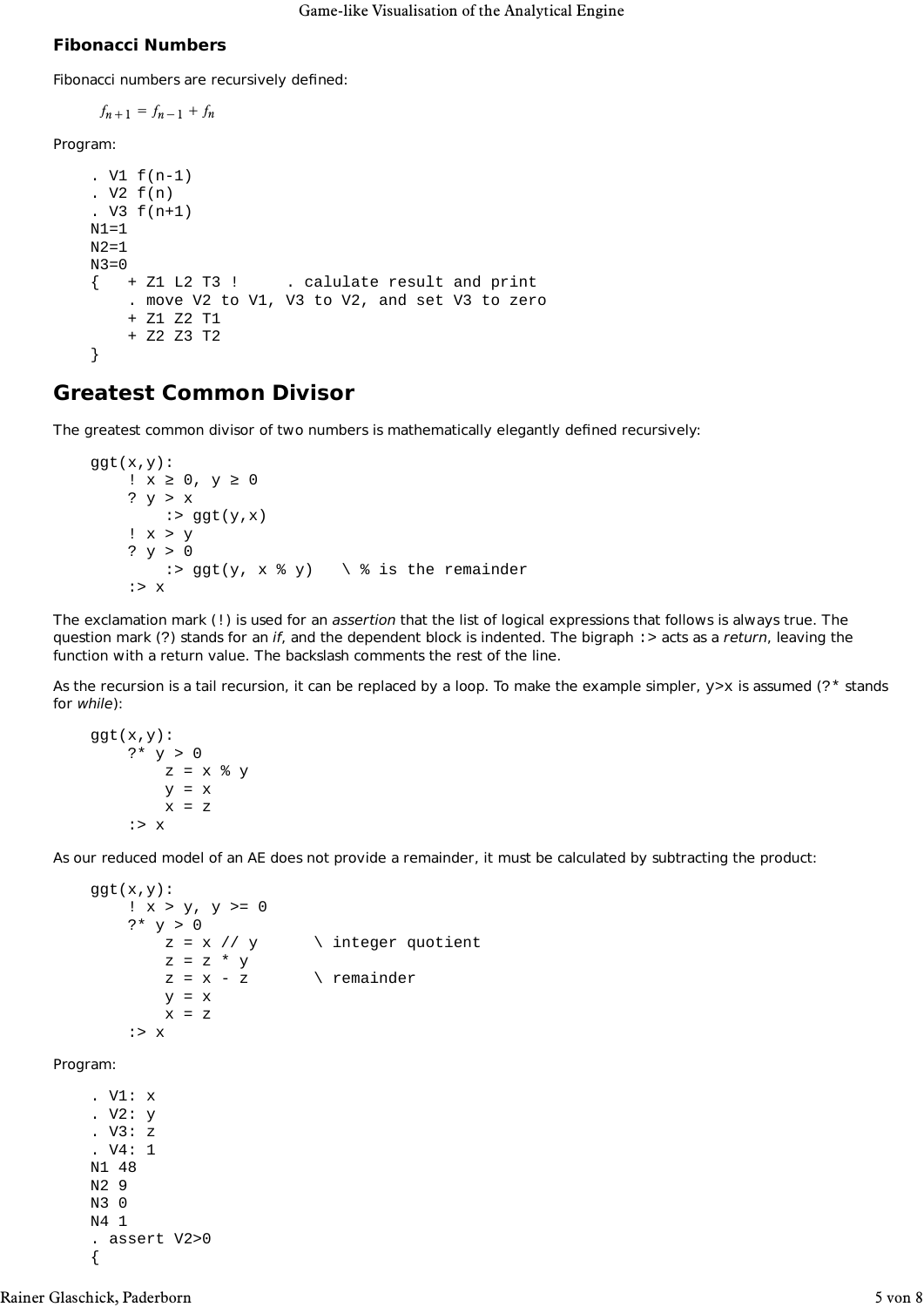Game-like Visualisation of the Analytical Engine

| / L1 L2 T3   | . quotient in V3                               |
|--------------|------------------------------------------------|
| $*$ Z3 Z2 T3 |                                                |
| - L1 Z3 T3   | . remainder                                    |
| + Z1 L2 T1   | . move (!) $y$ to $x$                          |
| $+ 22 23 12$ | . z to y, erase z                              |
| $-L2 L4$     | . repeat block while y>0                       |
|              |                                                |
| $+$ L1 Z3 !  | . $get \times (z \text{ is zero})$ and $print$ |

## **Collatz series**

The Collatz conjecture claims that the following series always reach the number 1 and loops from that point on:

$$
c(i) = \begin{cases} \frac{i}{2} & \text{if } i \text{ even} \\ 3i + 1 & \text{if } i \text{ odd} \end{cases}
$$

As in the second case the result is always even, a reduced version is:

$$
c(i) = \begin{cases} \frac{i}{2} & \text{if } i \text{ even} \\ \frac{3i+1}{2} & \text{if } i \text{ odd} \end{cases}
$$

In pseudocode:

$$
\begin{array}{rcl} \text{collatz(i):} \\ ? & \text{i} \ \text{\% 2 = 0} \\ & \text{: } \text{collatz(i/2)} \\ & \text{: } \text{collatz((3*i+1)/2)} \end{array}
$$

A slight optimisation first calculates the truncated quotient i//2:

 collatz(i): q = i // 2 r = i % 2 ? r = 0 :> collatz(q) :> collatz(3\*q+2)

For the last line, note that if *i* is not a multiple of 2, then:

$$
\frac{i = 2q + 1}{2} = \frac{6q + 3 + 1}{2} = 3q + 2
$$

Replacing the end recursion etc:

| collatz(i): |         |
|-------------|---------|
| $?$         | $?$     |
| $?$         | $1$     |
| $q = i / 2$ |         |
| $r = q * 2$ |         |
| $r = i - r$ |         |
| $i = q$     |         |
| $?$         | $r > 0$ |
| $i = 3 * q$ |         |
| $i = i + 2$ |         |

This produces the following program:

 . V1: 1 . V2: 2 . V3: 3 . V4: i . V5: q . V6: r N1 1 N2 2 N3 3<br>N4 55 . input value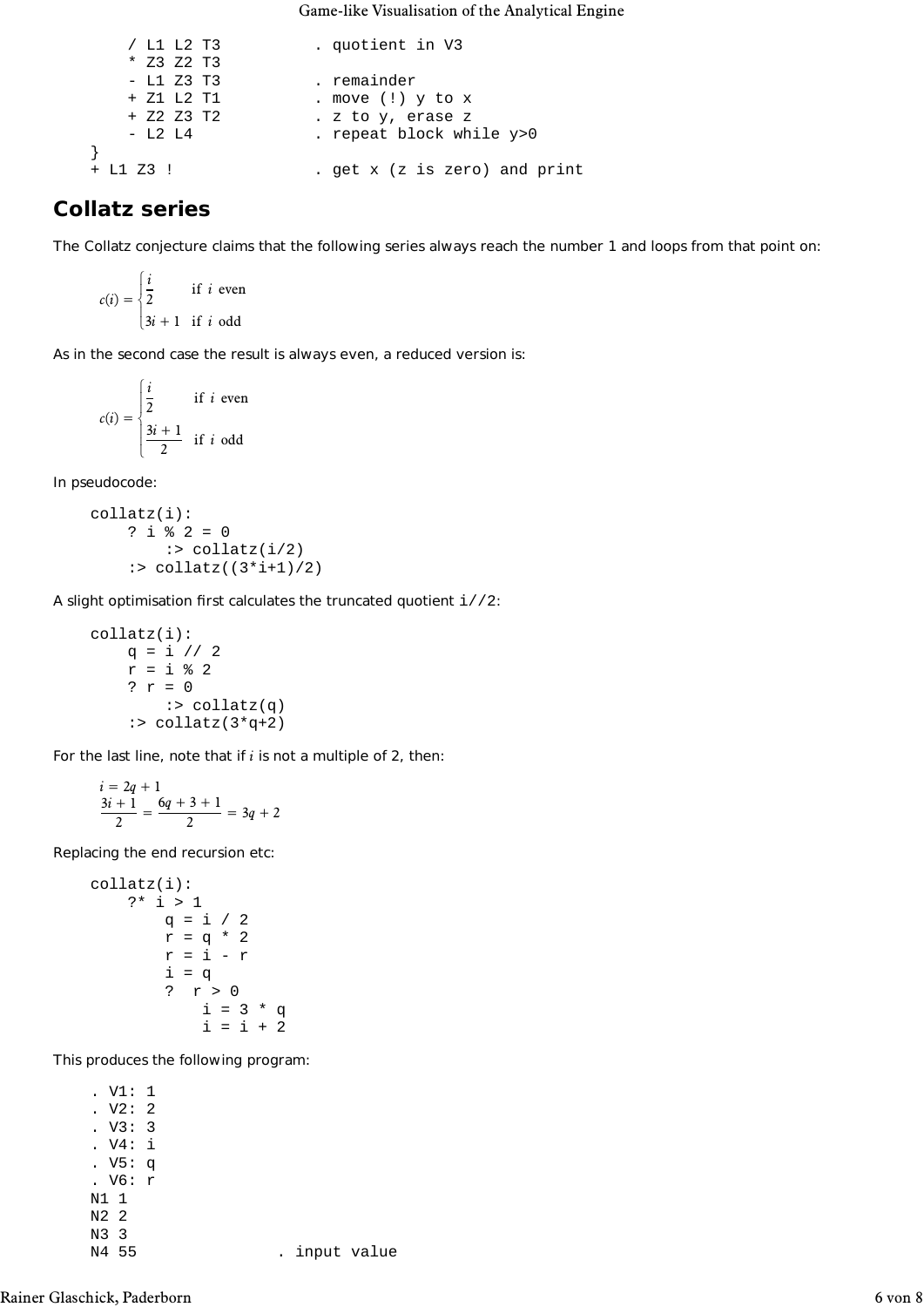```
 N5 0
 N6 0
 { . outer loop
     / L4 L2 T5 . integer truncted quotient
     L5 L2 T6
    - Z4 Z6 T6 . remainder, erase V4
    + Z4 L5 T4 . V5 to V4
     - L6 L1 . enter block if r>0
    {
        - Z4 Z4 T4 . clear V4
        * L3 L5 T4
        + Z4 L2 T4
        - L1 L2 . raise flag to end condition
    }
    L4 L2 . repeat block while i>1
 }
```
## **Graphical User Interface**

The game-like user interface could be approximately like this:



As touch screens for casual users might give problems if a widget is dropped prematurely, no drag-and-drop onto another widget is used. Dragging a widget may be used if only the direction is relevant, or the dropped widget could be picked dragged again. All other interaction uses single touch (or click, if a mouse is used) except noted.

On the upper side, the variables are denoted as circles, with their name (address) above and the contents inside. Zero numbers are green to indicate that they can be overwritten. A nicer version would use vertially stacked numbers like in the AE. The *bus*, i.e. the shaft though which all send and receive numbers, connects them to the mill; only the distiction between various *ingrss* and *egress* shafts is not shown.

The variables can be set directly by touching the keypad first and then the variable, opening a box where to enter the number. If the variables are vertically stacked wheels, dragging them left or right might be used to set a digit.

Number cards are not used; all initial values must be entered directly.

In the middle is the mill, with a circle having four quadrants for the four operations possible, on the left the *ingeress*, on the right the *egress*.

At the bottom is an area for the assembled cards in a chain, a start and pause button to the left and right, and the symbols for block begin, block end and delete a card. The letters in the cards denote the type, L for retaining load, Z for